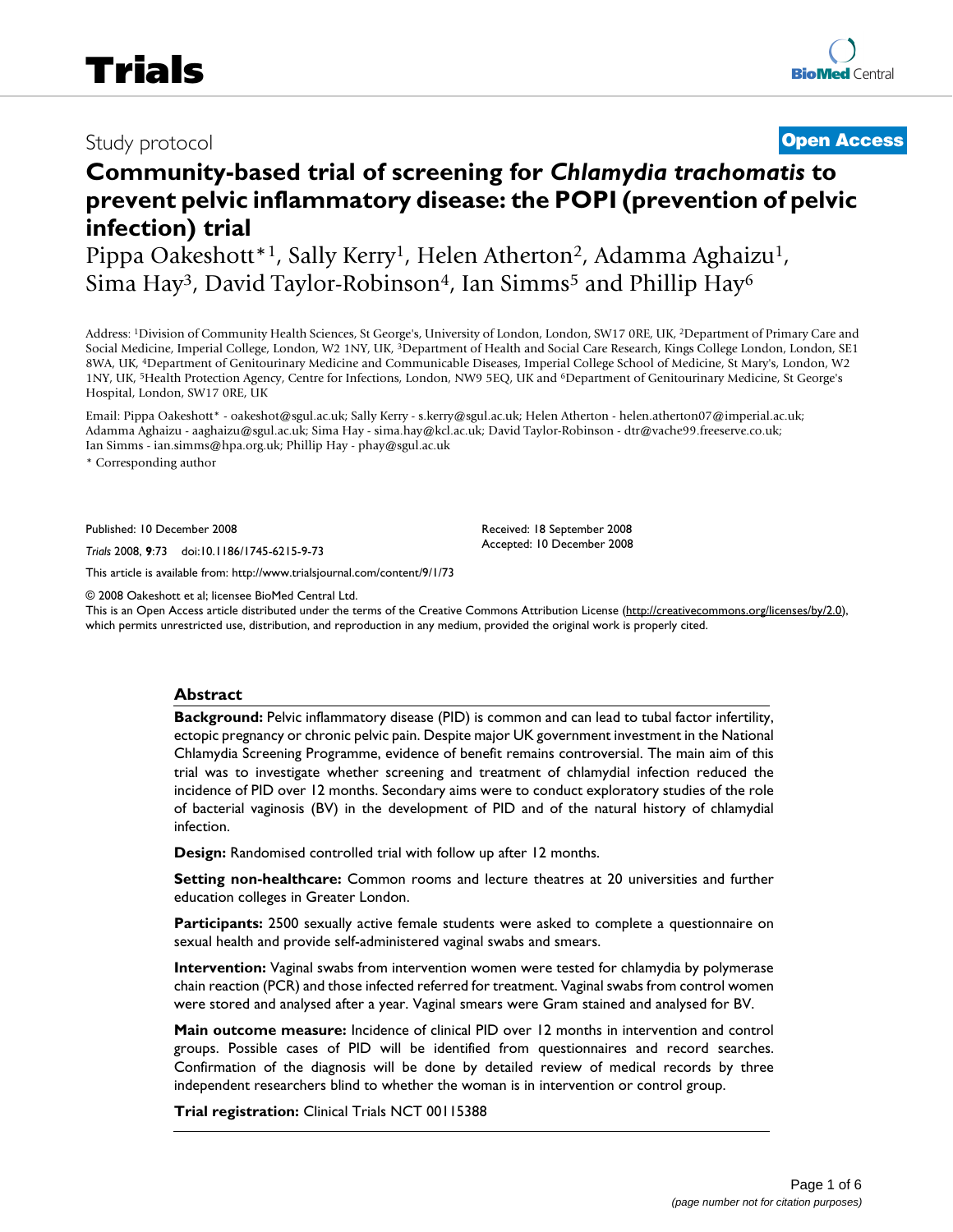# **Background**

Pelvic inflammatory disease (PID) is the most important preventable bacterial sexually transmitted infection in industrialised countries[1]. Studies in clinical settings suggest 15–50% of cases are caused by *Chlamydia trachomatis* infection[1]. After one episode of PID around 15% of women may become infertile, 10% suffer chronic pelvic pain and 10% of subsequent pregnancies may be ectopic which can be life threatening. The financial cost of treating PID and its sequelae, particularly tubal factor infertility, is considerable, quite apart from the emotional and physical costs to the woman.

There has been only one major trial in non-pregnant women of chlamydia screening to prevent PID[2]. This was conducted over 15 years ago in an American population using tests which have been superseded [2-4]. Before chlamydial screening became widespread in the UK, around 2006–2008, there was a window of opportunity to conduct a trial of community based screening using new nucleic acid amplification tests and non-invasive screening in a young, multiethnic, female student population[3].

In order to prevent chlamydia associated PID we also need to understand more about the natural history of chlamydial infection in women, and about the role of possible co-factors such as bacterial vaginosis (BV). Studies to date have been small[5] or cross-sectional[6], and a larger prospective study is needed[3]. We developed a special screening pack to test for chlamydia and BV using selfadministered vaginal swabs[7]. The method was acceptable even during pregnancy and was used in our feasibility study in a student bar recruiting women to a trial of chlamydia screening[8]. The POPI (Prevention of Pelvic Infection) trial should provide new information on the effectiveness of screening for chlamydia, the possible role of bacterial vaginosis, and the natural history of chlamydial infection in the community.

# **Methods/Design**

# *Primary aim*

To investigate if screening young female students for chlamydial infection and treating those found to be infected reduces the incidence of PID in the subsequent 12 months.

# *Secondary aims*

We will conduct exploratory studies to investigate:

1. The role of BV at baseline on the development of PID over 12 months.

2. In women with untreated chlamydial infection, the proportion who have persistent infection or develop PID within 12 months.

3. The annual incidence of chlamydia infection in women without chlamydia at baseline who return follow up postal samples.

# *Design*

Randomised controlled trial over one year

The flow of participants through the trial is shown in figure 1.

# *Setting*

Common rooms, bars and lecture theatres at 20 universities and further education colleges in Greater London.

Following agreement from the Students' Union Presidents, College Principals and welfare officers, posters about the study were displayed on the Students' Union website and notice boards. Recruitment was done by the research general practitioner (GP) and female research assistants assisted by trained peer recruiters as necessary.

### *Participants*

Sexually experienced female students aged ≤ 27 years were eligible for the study. Pregnant women, those who had never been sexually active, women aged >27, and women who had been tested for chlamydia in the past 3 months were excluded.

# *Recruitment*

Women considering taking part were given an information leaflet and invited to discuss the study with the research assistants or GP. Those who decided to participate were asked to sign a consent form, to complete a brief confidential questionnaire on sexual health and behaviour, to provide self-administered vaginal swabs in the nearest lavatory, and to consent to access to their medical records for the purposes of this study.

The baseline questionnaire asked about risk factors for chlamydial infection[9]: age, ethnicity, age at first sexual intercourse, number of sexual partners in the past year, contraceptive use; possible symptoms of infection: abnormal vaginal discharge, pelvic pain, dyspareunia, intermenstrual or post-coital bleeding; recent antibiotic treatment; history of sexually transmitted infection (STI); vaginal douching, smoking and quality of life (EQ-5D). To simplify recruitment, illustrated instructions on how to provide a self-administered vaginal swab were printed on specimen packs and displayed in the nearest lavatory, and specimen containers were prelabelled[7].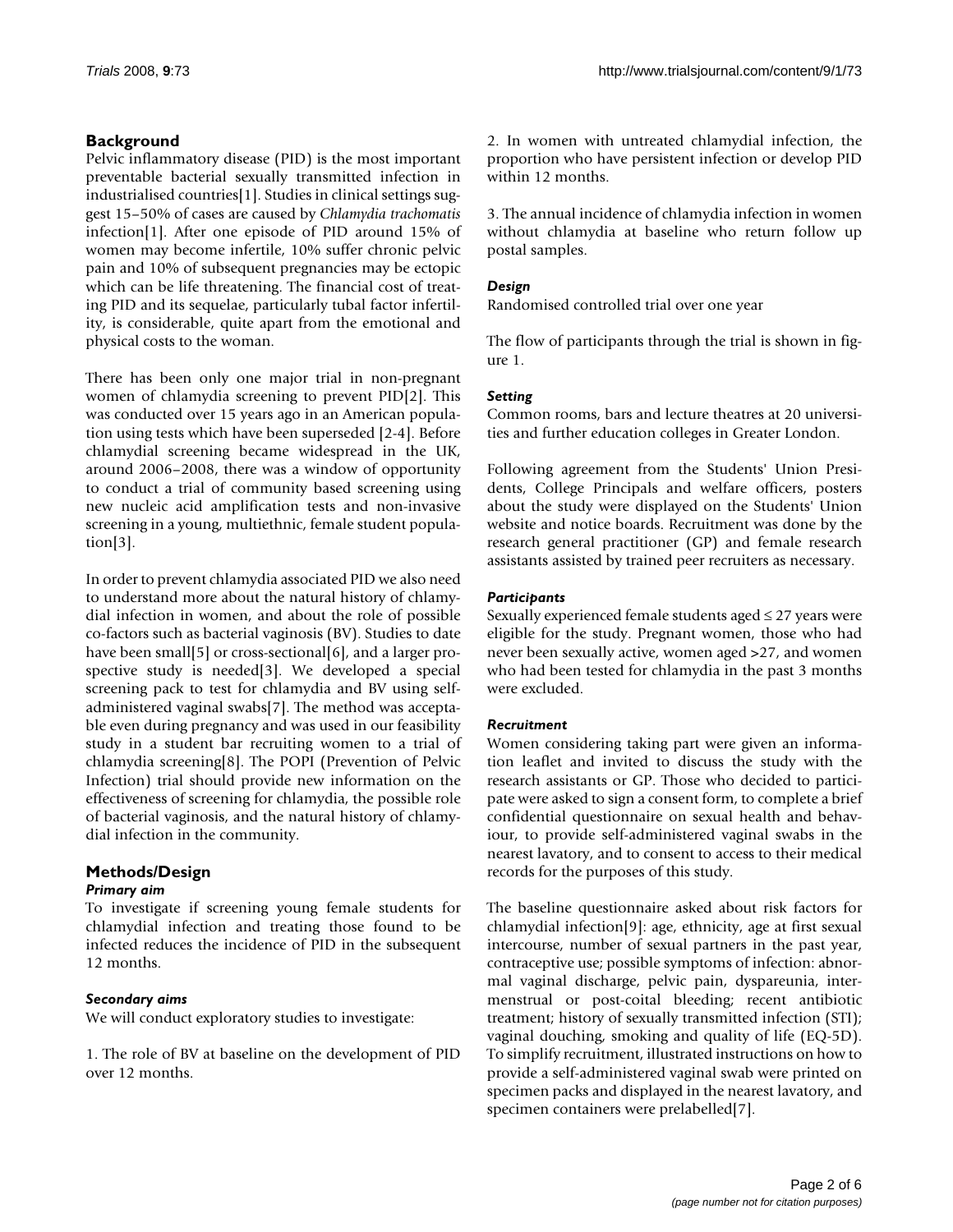

Nov 08-Dec 08 Final analysis and write report.

# **Figure 1** Design and timetable of trial of screening for chlamydia to prevent pelvic inflammatory disease (PID)

Design and timetable of trial of screening for chlamydia to prevent pelvic inflammatory disease (PID).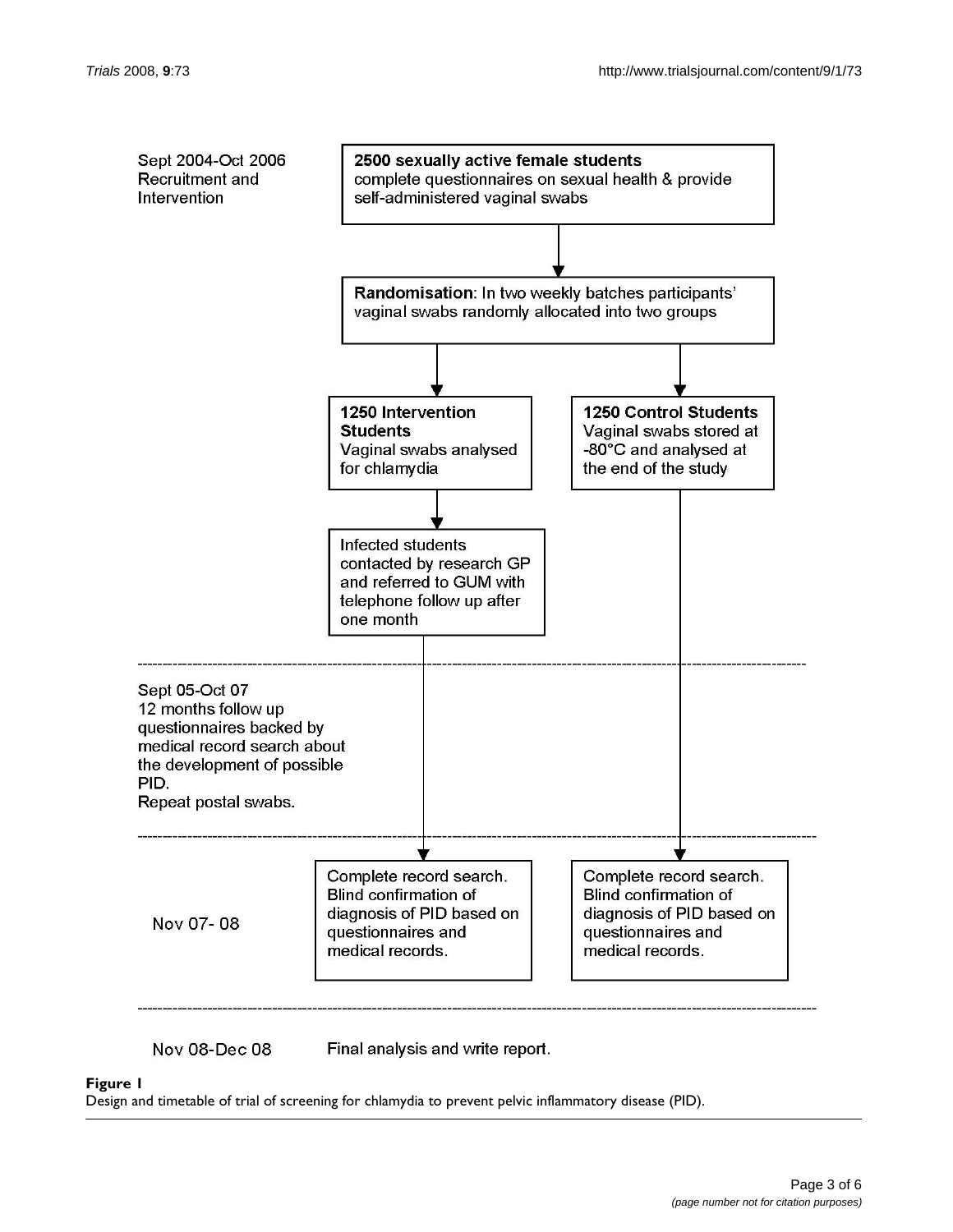#### *Intervention*

Within two weeks of recruitment participants were randomly allocated into two groups by researchers at St George's, University of London using random number tables starting with a number at any position and going consistently in any direction. Consecutive sealed specimen packs identified only by an ID number were taken out of the large carrier bag into which they had been put during recruitment sessions. If the random number ended in 0–4 the pack was put into the intervention pile; if it ended in 5–9 the pack was put into the control pile. Vaginal swabs were taken out of the specimen packs in the intervention pile and sent to the laboratory to be tested for chlamydial infection by transcription mediated amplification (TMA, Gen-Probe Incorporated San Diego, CA). Vaginal swabs from control women were stored at -80°C and analysed one year later. Infected women were contacted as soon as possible by the research GP and asked to attend their local Genitourinary Medicine (GUM) Clinic or GP for treatment and partner notification. One month later, the research GP telephoned the women again to answer any questions and to ensure that both they and their partner(s) had completed a course of treatment.

### *Follow up after one year*

A year after recruitment, participants were asked to complete a secure online questionnaire about PID symptoms during the previous 12 months. Those not responding or not providing an email address were sent the questionnaire by post backed up by telephone reminders. In order to maximise follow up, consent forms requested details of home and term time addresses and telephone numbers, email, mobile phone number, college course and GP address. The questionnaire asked about possible symptoms of, or treatment for, PID or other STI, any additional STI testing, and hospital and GP attendances in the past year. Women who reported no symptoms of possible PID on their questionnaire had no further follow up. For women who did not return a questionnaire and those who reported consulting a health professional for possible symptoms of PID we sent a questionnaire to their GPs. This asked GPs to search both their records and any hospital letters during the 12 month period after recruitment for possible symptoms of PID. In addition, all women who agreed on their follow up questionnaire to return a further swab were sent one in the post. These postal samples were analysed immediately and infected women referred for treatment.

#### *Further analysis of vaginal samples*

A year after recruitment we analysed stored baseline vaginal swabs from women in the control group. Women whose swabs were positive for chlamydia were referred to GUM for retesting and treatment. Vaginal smears taken at baseline were Gram stained and examined for BV using Nugent's criteria[7]. Slides were read by two observers who were blinded to each other's results, to characteristics of participants and to outcome in terms of PID. Slides were categorised as positive (Nugent score 7–10), intermediate (4–6) or negative (0–3). Where the observers disagreed, the slide was reviewed until consensus was reached. There is little evidence that asymptomatic BV is harmful in non-pregnant women and no treatment was given. Participants worried about infection were advised to have a check up.

### *Outcome measures*

#### *Primary outcome measure in the complete cohort*

Incidence of clinical PID over 12 months in intervention and control groups.

Possible cases of PID will be identified from patient and GP 12 months questionnaires reporting pelvic infection, abdominal or pelvic pain or dyspareunia. For women who consulted a healthcare professional for these symptoms we will try to obtain clinical records including information on symptoms, findings on examination and laboratory results, excluding chlamydia results from trial samples. We will also try to obtain details on any woman reporting she had a laparoscopy in the follow up period. Since it would be unethical to demand a laparoscopic diagnosis of PID, as in the Scholes et al trial[2] we will use a modified version of Hager's clinical criteria[10] where details are provided in the medical records: lower abdominal pain, adnexal tenderness and tenderness on cervical motion. If available we will also include the results of concurrent microbiological tests and clinical data on fever >38°, leucocytosis >10,000, purulent material or pelvic abscess. To reduce bias, confirmation of the diagnosis will be done by review of all data (anonymised questionnaires and clinical records) by two independent GUM physicians (with review by a third where they disagree) who will be blind as to whether the patient is in intervention or control group.

#### *Secondary outcome measures*

We will conduct exploratory studies to investigate:

1. The role of BV at baseline on the development of PID over 12 months.

2. In women with untreated chlamydial infection, the proportion who have persistent infection or develop PID within 12 months.

3. The annual incidence of chlamydia infection in women without chlamydia at baseline who return follow up postal samples,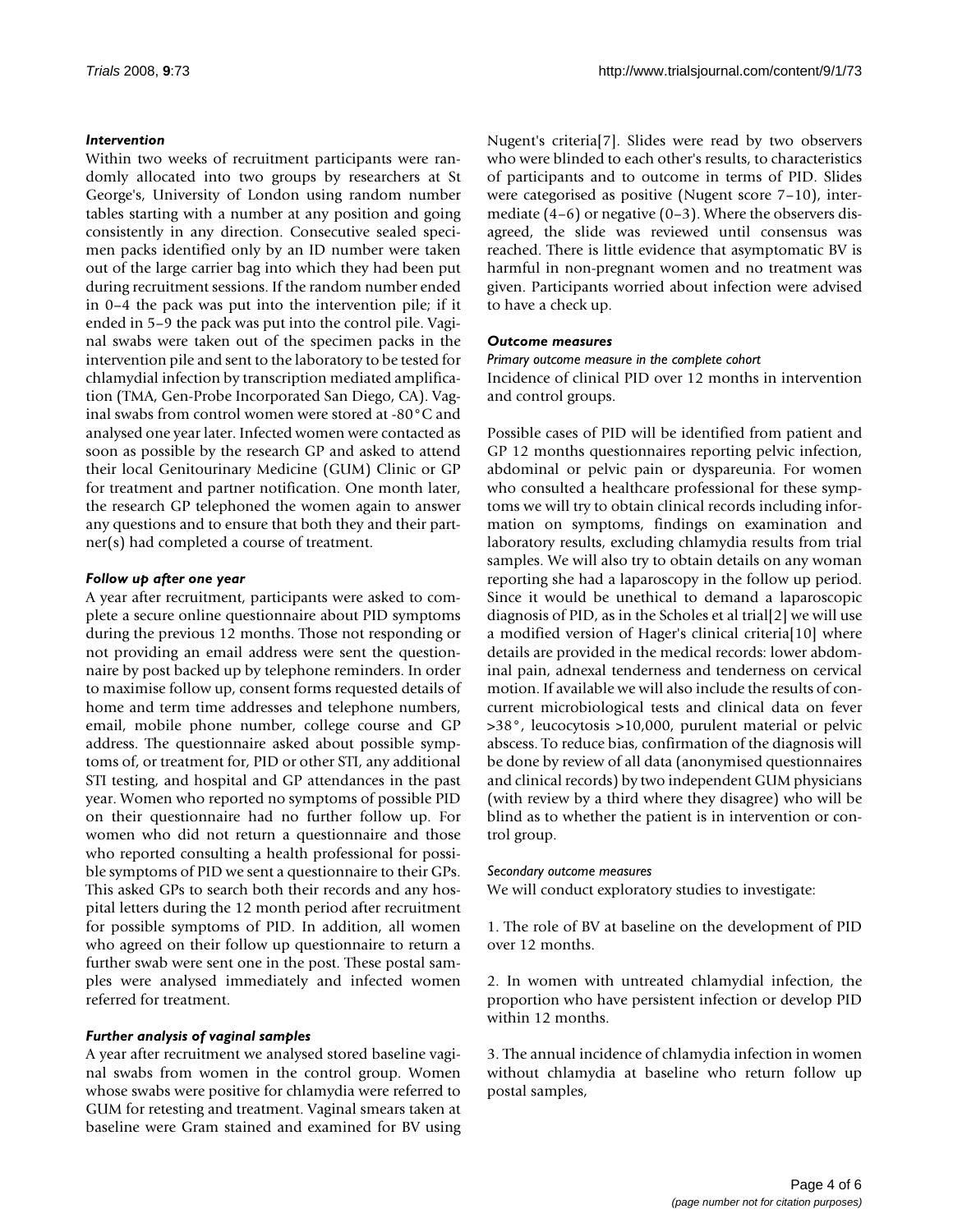### *Blinding*

The GU physicians will be blind to group assignment. They will categorise cases of PID as probable, possible or not PID, for example if subsequent laparoscopy suggests the pain is due to endometriosis. The research assistant who selected the questionnaires and anonymised the medical records for assessment for possible PID was also blind to study group assignment.

All participants were blind except those in the intervention group whose baseline samples were positive for chlamydia and who were referred for treatment. It is possible that the principle investigator who contacted women to tell them they were chlamydia positive might remember some names when assisting with obtaining medical records for follow up 1–2 years later. There was a change of research assistant between recruitment and final follow up. The research assistant doing the final follow up for PID diagnosis was not involved in randomization or testing and treatment of chlamydia positives. Both she and the PI had access to group allocation but avoided looking at this during follow up.

### *Sample size calculations*

Assuming a 2% incidence of PID, a sample size of 4122 women would allow a relative risk (RR) of 0.48 to be detected with 80% power using a 5% significance level. This was based on data from the Scholes et al trial[2] where the rate of chlamydia was 7%. Assuming 20% of women were lost to follow up, we would have needed to recruit 5000 women.

However we had great difficulties with recruitment, and a publication in 2004 suggested a higher rate of PID[11] enabling us to revise down our sample size calculations. If we assume a 3% incidence of PID in the control group[11,12], we would need a sample of 2274 women to detect a RR of 0.44% with 80% power and 5% significance. Details on the consent form provided up to 7 potential contact methods for follow up, and we achieved 92% follow up after 8 months in the feasibility study[8]. To reduce bias we aimed to keep loss to follow up at 12 months below 10%. Assuming 10% loss to follow up we needed to recruit 2501 women.

# *Analysis Plan*

For the primary analysis, we will estimate the relative risk of developing PID in the 12 months after recruitment in the intervention group compared with the control.

In secondary analyses, we will conduct an exploratory logistic regression to adjust the RR of development of PID for the presence of baseline BV.

We will conduct further exploratory analyses to assess:

In women with untreated chlamydial infection, the proportion (95%CI) who have persistent infection or develop PID within 12 months.

The annual incidence (95%CI) of chlamydia infection in women without chlamydia at baseline who return follow up postal samples.

# *Ethical issues*

The POPI trial was approved by Wandsworth Research Ethics Committee in 2003 (Ref 03.0054). The main ethical issue was that samples from control women were stored and not tested for chlamydia for 12 months. This was clearly explained to the women before they participated and repeated on the information sheet and consent form (attached). In addition an extra copy of the information sheet was posted to their home address. The patient information leaflet (please see additional file 1) stated:

"What are the risks of taking part? When you sign the consent form you should note that your vaginal sample will be tested for a sexually transmitted infection called chlamydia. However the test may not be done for a whole year. You could have chlamydial infection without experiencing any symptoms. This could lead to pelvic inflammatory disease with a risk that you have chronic pelvic pain, become infertile, or that if you become pregnant that you have an ectopic pregnancy (a pregnancy in a fallopian tube which can be fatal). *This is why if you could have been at risk of infection, or have any symptoms which could be due to a sexually transmitted infection, it is vital that you have a check up at a genitourinary clinic even if you are participating in the study"*.

# **Discussion**

Recruiting young women to a trial of chlamydia screening proved much harder than anticipated. We developed new techniques to market the trial to students, particularly recruiting from lectures and offering lollipops[13,14]. To achieve our sample size we also had to extend recruitment to 20 educational institutions and to prolong the recruitment period to 2 years (from September 2004 to October 2006.) For the first 4 months of recruitment, peer recruiters completed response rate forms. Of 2323 women approached 41% (956) were ineligible: 41% ( $n = 390$ ) had never had sexual intercourse, 24% were aged <16 (n  $= 19$ ) or >27 years (n = 206), and 14% (n = 136) had been tested for chlamydia in the previous 3 months. The response rate in those eligible was 32% (440/1367). Reasons for refusal (n = 927) included "not interested" 35%, "too busy" 31%, "don't want to provide swab" 13%. Recruitment rates seemed to improve later in the trial and were over 60% in the last three sessions[14].